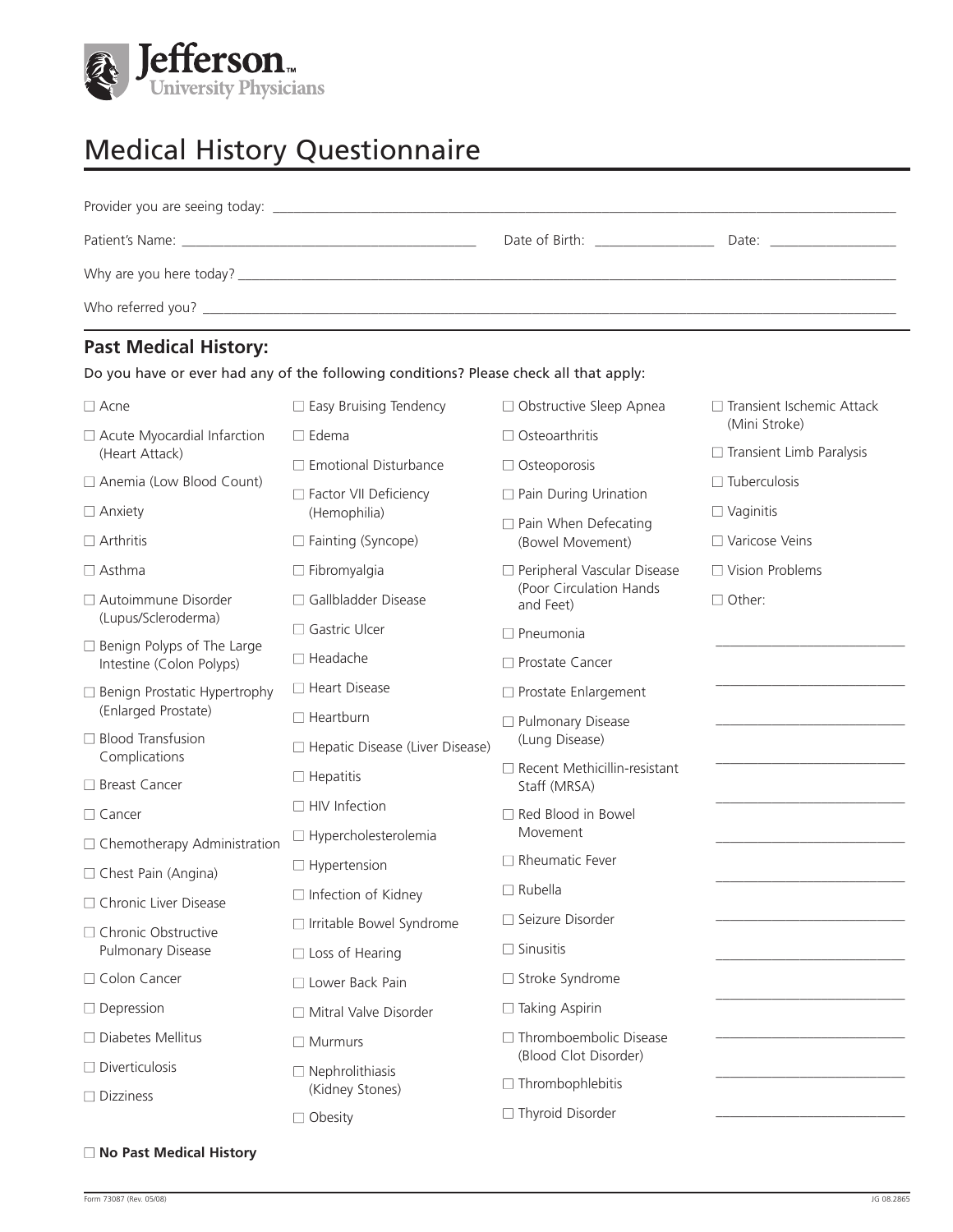| <b>Hospitalization:</b>                                |                                                             |      |                             |                                                   |                                                             |  |  |
|--------------------------------------------------------|-------------------------------------------------------------|------|-----------------------------|---------------------------------------------------|-------------------------------------------------------------|--|--|
| Hospitalization                                        |                                                             | Date |                             | <b>Reason for Hospitalization</b>                 |                                                             |  |  |
|                                                        |                                                             |      |                             |                                                   |                                                             |  |  |
| Surgery:                                               |                                                             |      |                             |                                                   |                                                             |  |  |
| <b>Surgery</b>                                         |                                                             | Date |                             | <b>Reason for Surgery</b>                         |                                                             |  |  |
|                                                        |                                                             |      |                             |                                                   |                                                             |  |  |
| □ No Surgical or Hospitalization History               |                                                             |      |                             |                                                   |                                                             |  |  |
| <b>Family History:</b><br>Please check all that apply: |                                                             |      |                             |                                                   |                                                             |  |  |
|                                                        | Indicate Family Member                                      |      |                             |                                                   | Indicate Family Member                                      |  |  |
| □ Alzheimer's Disease                                  |                                                             |      |                             | □ FH-Unattainable-Patient Adopted                 |                                                             |  |  |
| $\Box$ Anemia                                          |                                                             |      | □ Heart Disease             |                                                   |                                                             |  |  |
| □ Benign Polyps of The                                 |                                                             |      | $\Box$ Hepatic Disorder     |                                                   |                                                             |  |  |
| Large Intestine (Colon Polyps)                         |                                                             |      | $\Box$ Hypercholesterolemia |                                                   |                                                             |  |  |
| □ Bladder Cancer                                       |                                                             |      | $\Box$ Hypertension         |                                                   |                                                             |  |  |
| □ Breast Cancer                                        |                                                             |      |                             | $\Box$ Osteoporosis                               |                                                             |  |  |
| $\Box$ Cancer                                          |                                                             |      |                             | □ Ovarian Cancer                                  |                                                             |  |  |
| □ Cervical Cancer                                      |                                                             |      | □ Prostate Cancer           |                                                   |                                                             |  |  |
| □ Chronic Bronchitis                                   |                                                             |      |                             | □ Pulmonary Disease                               | the control of the control of the control of the            |  |  |
| □ Chronic Obstructive<br>Pulmonary Disease             | <u> 1980 - Johann Barbara, martxa a</u>                     |      | □ Renal Disease             |                                                   | the control of the control of the control of the control of |  |  |
| □ Colon Cancer                                         |                                                             |      |                             | □ Sickle Cell Anemia                              |                                                             |  |  |
| $\Box$ Diabetes Mellitus                               | the control of the control of the control of the            |      | □ Stroke Syndrome           |                                                   | the control of the control of the control of the control of |  |  |
| $\square$ Emphysema                                    | the control of the control of the control of the control of |      |                             | □ Tay-Sachs Disease                               |                                                             |  |  |
| □ Family Health Status<br>of Father - Deceased         |                                                             |      |                             | □ Thromboembolic Disease<br>(Blood Clot Disorder) |                                                             |  |  |
|                                                        |                                                             |      | □ Uterine Cancer            |                                                   |                                                             |  |  |
| □ Family Health Status<br>of Mother - Deceased         |                                                             |      |                             |                                                   |                                                             |  |  |
|                                                        |                                                             |      |                             |                                                   |                                                             |  |  |
|                                                        |                                                             |      |                             |                                                   |                                                             |  |  |

## ■ **No Family Medical History**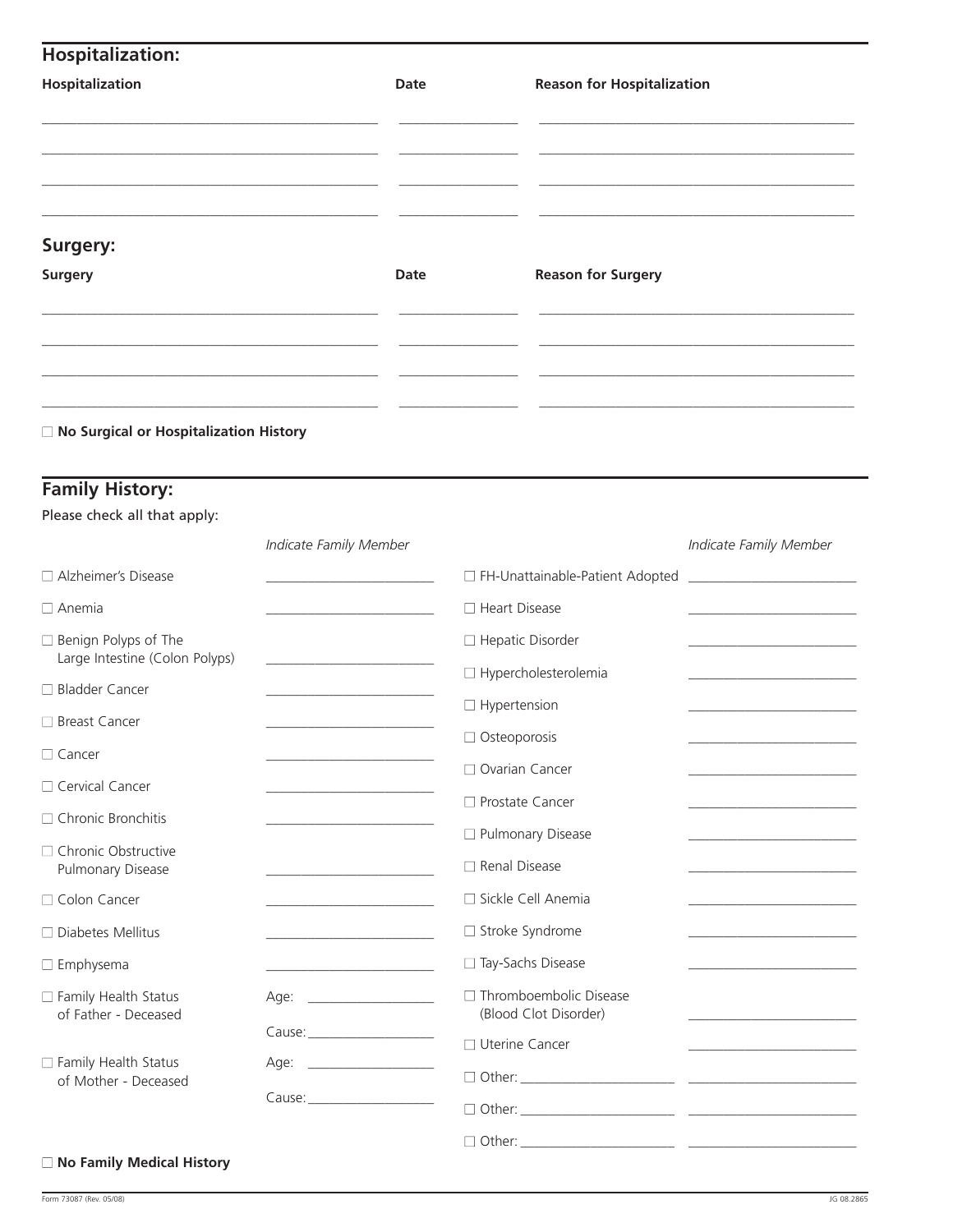| <b>Social History:</b><br><b>Marital Status:</b> |                                 |                                    |                  |                                |                                                                                  |
|--------------------------------------------------|---------------------------------|------------------------------------|------------------|--------------------------------|----------------------------------------------------------------------------------|
| $\Box$ Married                                   | $\Box$ Single                   | □ Widowed                          | $\Box$ Separated | $\Box$ Divorced                | $\Box$ Life Partner                                                              |
|                                                  |                                 |                                    |                  |                                |                                                                                  |
| Please check all that apply:                     |                                 |                                    |                  |                                |                                                                                  |
| □ Alcohol Use                                    |                                 | Alcohol Use/Week _______________   |                  |                                |                                                                                  |
| □ Drug Use (Recreational)                        |                                 |                                    |                  |                                |                                                                                  |
|                                                  |                                 |                                    |                  |                                |                                                                                  |
|                                                  |                                 |                                    |                  |                                |                                                                                  |
| $\Box$ Using Intravenous Drugs                   |                                 |                                    |                  |                                |                                                                                  |
|                                                  |                                 |                                    |                  |                                |                                                                                  |
|                                                  |                                 |                                    |                  |                                |                                                                                  |
| Previous History                                 |                                 | Date Quit _______________________  |                  |                                |                                                                                  |
| of Smoking                                       |                                 | Packs Per Day ___________________  |                  |                                |                                                                                  |
|                                                  |                                 | Number of Attempts to Quit         |                  |                                | <u> 1980 - Johann Barnett, fransk politik (f. 1980)</u>                          |
|                                                  |                                 | Years of Smoking________________   |                  |                                |                                                                                  |
| $\Box$ No History of Smoking                     |                                 |                                    |                  |                                |                                                                                  |
| $\Box$ Smoking a Pipe                            |                                 |                                    |                  | How many years? ______________ |                                                                                  |
| $\Box$ Smoking Cigarettes                        |                                 | Packs Per Day ___________________  |                  | How many years? ______________ |                                                                                  |
| $\Box$ Wishing to Stop Smoking                   |                                 |                                    |                  |                                |                                                                                  |
| □ Chew Tobacco (Chewing                          | Nicotine-Containing Substances) | Times per day____________________  |                  | How many years? ______________ |                                                                                  |
| $\Box$ Cigars                                    |                                 | Number per day__________________   |                  | How many years? _____________  |                                                                                  |
| $\square$ Exercise Habits                        |                                 | Times per week ___________________ |                  |                                |                                                                                  |
| $\Box$ Exercising Regularly                      |                                 |                                    |                  |                                |                                                                                  |
| □ Being Sedentary (Do not exercise)              |                                 |                                    |                  |                                |                                                                                  |
| □ Sexually Active                                |                                 |                                    |                  |                                |                                                                                  |
| □ Occupation                                     |                                 |                                    |                  |                                |                                                                                  |
|                                                  |                                 |                                    |                  |                                |                                                                                  |
|                                                  |                                 |                                    |                  |                                |                                                                                  |
| □ Travel (Recently Out of<br>the Country)        |                                 |                                    |                  |                                |                                                                                  |
|                                                  |                                 |                                    |                  |                                | ,我们也不能在这里的时候,我们也不能在这里的时候,我们也不能会在这里的时候,我们也不能会在这里的时候,我们也不能会在这里的时候,我们也不能会在这里的时候,我们也 |

Do you have an advanced directive?  $\Box$  Yes  $\Box$  No